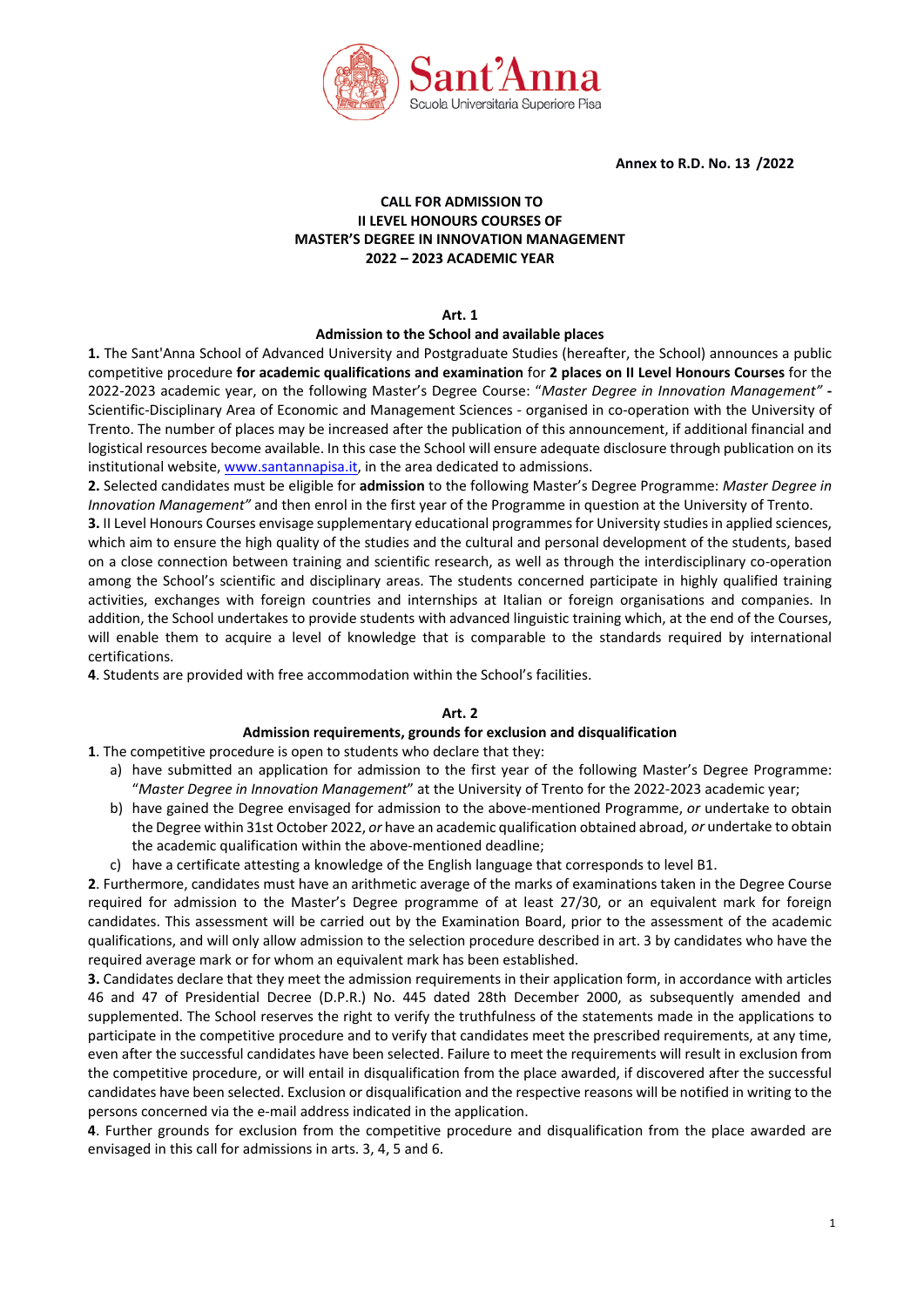

#### **Art. 3 Selection**

**1**. The selection procedure consists in assessing the academic qualifications and an examination. The selection aims to ascertain the high level of knowledge, the candidates' potential for cultural and educational development, the candidates' aptitude and motivation, as well as their suitability for the chosen Course of Study, and their willingness to live in a college environment.

**2**. The candidate is required to indicate in his/her *curriculum vitae et studiorum*, the academic qualifications referred to in art. 4 and any other professional or cultural qualification which he/she considers may be useful to the Examination Board in its assessment.

**3**. The entrance examination consists of an interview, conducted in Italian or English, depending on the candidate's preference, aimed at verifying the candidate's knowledge of business administration and management subjects, the study programme and the reasons which have led him/her to submit an application for the "*Master Degree in Innovation Management"* Master's Degree Programme.

**4**. The entrance examination may also be organised on-line using procedures which ensure the candidates' identification and publication of the entrance examination, if it is not possible for the School or the Examination Board to hold the oral test face-to-face, due to force majeure. Any situations declared by individual candidates as preventing them from taking the oral test face-to-face will be assessed, at the Examination Board's sole discretion, as justifying the use of the on-line procedure.

**5.** The candidate's failure to sit the entrance examination, for whatever reason, including force majeure will result in the candidate's exclusion from the competitive procedure.

#### **Art. 4**

## **Examination Board, test scores and ranking lists**

**1.** The Examination Board is appointed by a Rector's Decree and is composed of the School's teaching staff, assistant professors and research fellows. The teaching staff, assistant professors and research fellows from other Universities, external experts and scholars may also be invited to take part in the Examination Board.

**2**. The Examination Board will assess the candidates' qualifications, in accordance with art. 3 regarding candidates who have been admitted to the following Master's Degree Programme: "*Master Degree in Innovation Management"* on the date the Examination Board holds its meeting.

**3.** The Examination Board will only assess the academic qualifications of the candidates who have obtained the average mark required under art. 2 of the call for admissions.

**4.** The academic qualifications to be assessed include the following:

- *curriculum vitae et studiorum* listing the examinations taken in the Degree Course required for admission to the Masters' Degree Programme and the relative marks awarded;
- **•** Degree thesis or, alternatively, another document produced for the purpose of obtaining the academic qualification;
- publications;
- **fict** foreign-language certificates and certifications, other than English;
- $\blacksquare$  study, degree and/or scholarship awards;
- any other academic qualifications submitted.

In its first session the Examination Board will indicate the criteria to assess the academic qualifications, considering that the Board has 50 points available for this assessment. Candidates will be admitted to the entrance examination, if they have obtained at least 35/50 in the assessment of their academic qualifications.

**5**. The Board has a total of 50 points available for the entrance examination. In the first session the Examination Board will indicate the criteria to be adopted to assess the entrance examination. Candidates who achieve a score of at least 35/50 will pass the test, therefore, failing to pass the entrance examination will result in the candidate being ineligible, even if the final score achieved is higher than 70/100.

**6**. At the end of the procedure the Examination Board will draw up **a merit-based ranking list of eligible candidates**, expressed in hundredths, by adding together the marks gained in the assessment of the academic qualifications and in the oral test. Candidates who passed the assessment with an overall mark of not less than 70/100 will be considered eligible for admission to the School.

**7**. In the event of a tied score preference will be given to the score obtained in the entrance examination and in the event of a further tied score the successful candidates will be declared, firstly, by applying the criterion of the least represented gender in the same ranking list, and secondly, by applying the criterion of the youngest in age.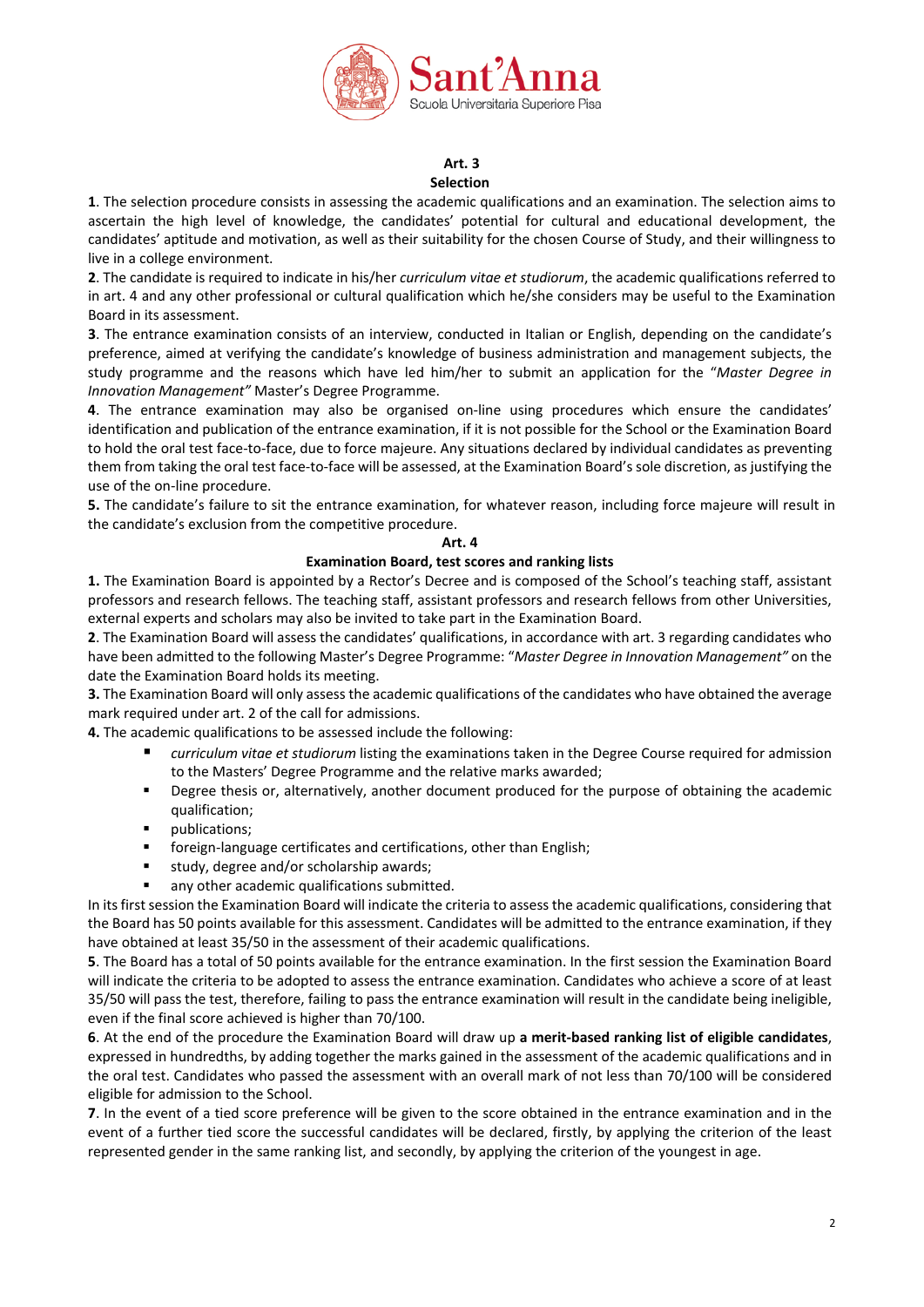

**8.** The Rector will issue a Decree to approve the competitive procedure records and the final ranking and will announce the successful candidates within the limits of the places available. The general merit-based ranking list of the eligible candidates is published on the School's institutional website at the end of the competitive procedure.

**9**. In order to be declared successful candidates, eligible candidates will be required to prove that they have been **admitted** to the following Master's Degree Programme: "*Master Degree in Innovation Management"* and **to have enrolled** in the first year of the same Programme at the University of Trento, which is the administrative headquarters of the Degree Programme. Candidates who have not yet been enrolled are admitted under reservation. Failure to enrol at the University of Trento will entail forfeiting the place awarded.

**10.** Any changes in the ranking lists will normally be possible within 31st December 2022.

**11.** Successful candidates will be invited to accept their place within 7 days of the publication of the ranking lists on the School's institutional website and, therefore, to attend the School, in accordance with the communication that will be sent by e-mail.

**12.** Failure to attend the School, after having received the notification, without a justified reason, will entail forfeiting the place awarded.

## **Art. 5**

## **Admission application and submission deadlines**

**1.** The application is free of charge and must be registered on-line using the electronic procedure accessible on the School's institutional website, in the area dedicated to the admission procedure: [www.santannapisa.it](http://www.santannapisa.it/) . Computer identification ensures that the on-line application is traceable to the candidate.

**2**. The deadline for submitting admission applications to the competitive procedure is **12pm on August 26th, 2022**.

**3.** The candidate is required to declare the following details in the competitive procedure application, pursuant to article 46 of Presidential Decree No. 445 dated 28th December 2000:

- a) name, surname, place and date of birth and tax code;
- b) nationality;
- c) place of residence, or domicile address, if different, telephone number and e-mail address elected for the purposes of the competitive procedure in order to receive communications, and an undertaking to notify any changes in the foregoing information;
- d) that they have not been convicted or found guilty of any criminal offence;
- e) that they meet the admission requirements indicated in art. 2;
- f) that they have the required academic qualification entitling the holder to access the Master's Degree Programme, indicating the type of Degree obtained, the University that awarded the Degree, the place and date the Degree was obtained, as well as the mark awarded *or* an undertaking to obtain the Degree within 31st October 2022, or that they have gained an academic qualification obtained abroad indicating the type of Degree obtained, the name of the University that awarded the Degree, the place and date the Degree was obtained and the mark awarded, or an undertaking to obtain the Degree within the deadline indicated above;
- g) that they have obtained the arithmetic average of the marks awarded in the examinations taken in the Degree Course valid for admission to the Master's Degree Programme, equal to at least 27/30, as envisaged in art. 2 of this call for admission, or an equivalent assessment for foreign candidates;
- h) that they have read the admission procedure and they accept the relative provisions without reservation;
- i) that they are aware of and acknowledge the information notice regarding the processing of personal data envisaged in art. 8 below;
- j) that they wish to take advantage of assistance to sit the entrance examination, since the conditions set out in article 20 of law No. 104 dated 5th February 1992 apply;
- k) the existence of any family relationship, within the 4th degree for immediate family members and within the 2nd degree for family members by marriage, with a member of the teaching staff, an assistant professor or a member of the School's administration and technical staff, as provided for in art. 7 of the School's Code of Ethics.

**4.** Candidates are required to enclose the following with their application:

- their *curriculum vitae et studiorum* listing the examinations taken in the Degree Course required for admission to the Master's Degree Programme, and the relative marks awarded;
- the Degree thesis or an alternative document (in Pdf format), for candidates who have already graduated or candidates who obtain their Degree after the deadline envisaged for the call for admission;
- the academic qualifications the candidates intend to submit for assessment by the Examination Board (specific spaces to upload documents will be available for this purpose in the on-line application procedure);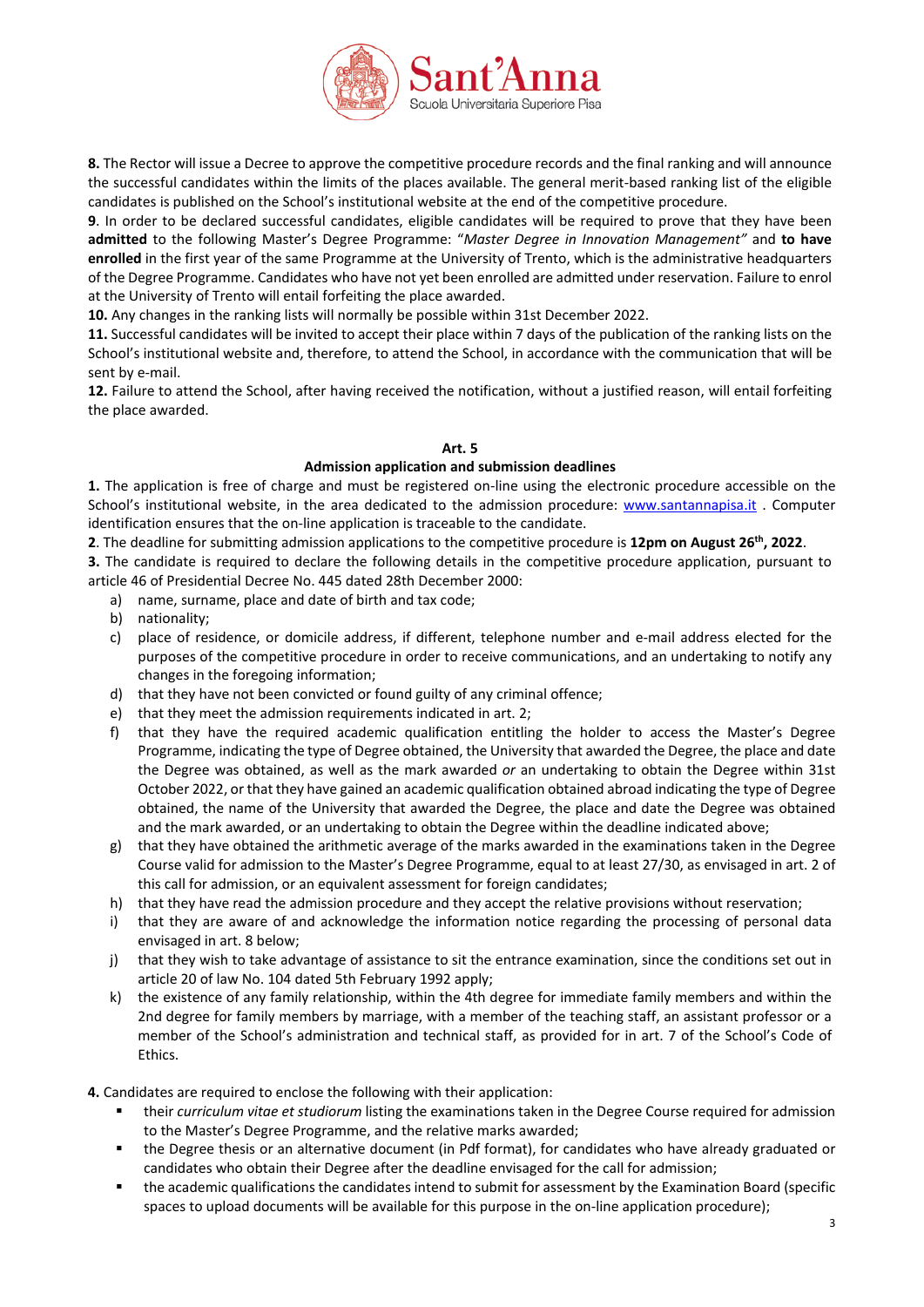

- a copy of the candidate's valid identity document;
- a reasoned request in the case of candidates with a disability, to be accompanied by appropriate certification, in which they indicate, in relation to their specific condition, the assistance required to sit the examination, as well as the possible need to be given additional time, in accordance with Law No. 104 dated 5th February 1992, as subsequently amended and supplemented. The Examination Board will assess whether to grant assistance and allow additional time in relation to the specific disability, based on the documentation received and the Honours and Master's Degree Students Office will promptly inform the admitted candidate accordingly;
- a reasoned request in the case of candidates with specific learning disabilities, to be accompanied by appropriate certification, in which they indicate that they wish to be granted additional time and the necessary compensatory tools, in accordance with Law No. 170/2010, as subsequently amended and supplemented. The Examination Board will assess whether to grant the compensatory tools and allow additional time, based on the documentation received and the Honours and Master's Degree Students Office will promptly inform the admitted candidate accordingly.

**5**. All the data listed in the application to participate and the attached declarations constitute declarations in lieu of certification, pursuant to art. 46 of Presidential Decree No. 445/2000 and declarations in lieu of affidavits, pursuant to art. 47 of Presidential Decree No. 445/2000, as subsequently amended and supplemented. Candidates are therefore required to attach a copy of their valid identity document to the application.

**6**. Candidates whose applications are received after the deadline or are submitted in a form other than as indicated will be excluded from the selection procedure. Please ensure that you have received notification by e-mail that the application submission procedure has been definitively closed.

**7.** The School accepts no responsibility for any malfunctions due to technical problems and/or the overloading of lines of communication and/or of the application systems; candidates are therefore requested not to wait until the last few days preceding the deadline. In the event of any difficulties please contact the following address: [concorso\\_ordinari2@santannapisa.it.](mailto:concorso_ordinari2@santannapisa.it)

**8**. The School will not be liable for the non-receipt of communications due to inaccurate information regarding the candidate's address, or due to the late notification of a change of the address indicated in the application, nor for any misunderstandings attributable to third parties, and unforeseeable circumstances and force majeure.

**9.** The School will promptly inform candidates if their application form is inadmissible and the relative reasons.

10. Candidates may communicate with the School via the following address: [concorso\\_ordinari2@santannapisa.it.](mailto:concorso_ordinari2@santannapisa.it) The School will communicate with candidates via the e-mail address indicated in the application form.

## **Art. 6**

## **Degree**

**1.** Candidates who declare they have not obtained a Degree within the deadline to submit the application form, undertake to obtain a Degree within the timeframe indicated to access the Master's Degree Programme. Failure to obtain the Degree within the timeframe indicated and the consequent impossibility of enrolment will result in forfeiting the place awarded.

**2**. Candidates who declare they have obtained an academic qualification abroad will be admitted to the competitive procedure subject to certain conditions. If they are eligible, access to the School will be subject to enrolment in the Master's Degree Programme at the University of Trento, and therefore, to an assessment by the latter University regarding the foreign academic qualifications gained. A failure to obtain academic recognition of the foreign academic qualifications for admission to the Master's Degree Programme will result in forfeiting the place awarded.

**3**. Please refer to the provisions prescribed by the Ministry of Education, University and Research (MIUR) regarding the enrolment of foreign students for the 2022-2023 academic year in the case of candidates with academic qualifications obtained abroad and for candidates who are citizens of non-European Union countries. The circular and the respective annexes can be downloaded at the following link: [http://www.studiare-in-italia.it/studentistranieri/.](http://www.studiare-in-italia.it/studentistranieri/)

## **Art. 7**

## **Timetable for entrance examination**

**1.** The entrance examination will be held at the location and according to the timetable that will be published on the School's institutional website within **September 2nd, 2022**. Any changes will be announced in the same form.

**2.** The lists of candidates admitted to the entrance examination will also be published on the institutional website within **September 6th, 2022** in the area dedicated to the competitive admission procedure to II Level Honours Courses with an indication of the day and time set for the entrance examination. This indication is valid as an invitation to sit